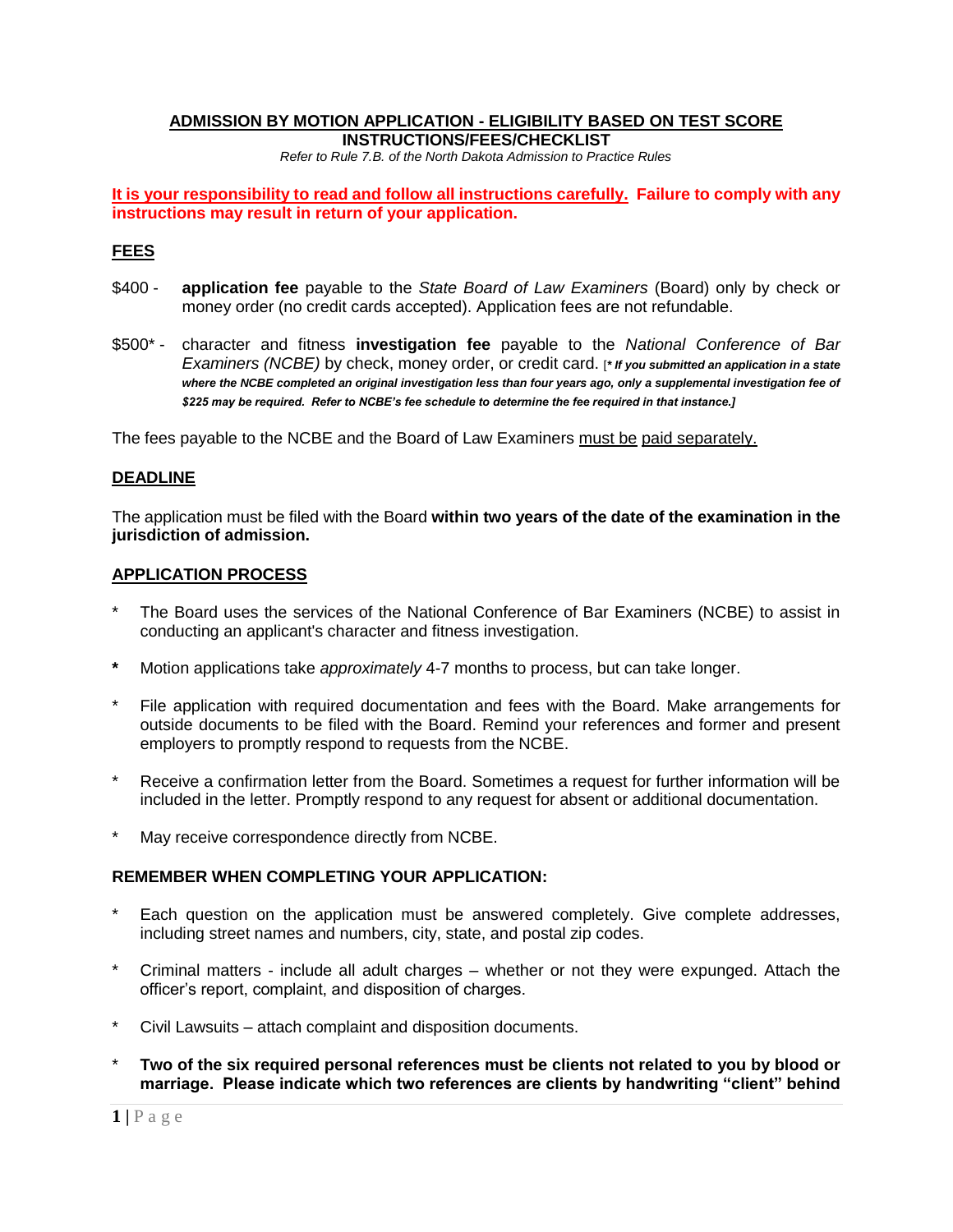## **their name on the printed application. If you cannot identify two client references, you must explain why by affidavit.**

# **CHECKLIST**

All items listed below are required to be submitted to the State Board of Law Examiners as part of your application for admission:

- □ A copy of this checklist affirmatively checking off that each item is included in your application packet or has been requested.
- □ [Application.](http://www.ncbex.org/character-and-fitness) The application must be completed online at the NCBE website and then printed. The Acknowledgment page must be signed. The ORIGINAL (single-sided) is filed with the Board of Law Examiners.
- □ NCBE release form (original) (included with the online Bar application)
- □ Fees (as set out above) **and** NCBE Payment Confirmation Form. The NCBE "Character and Fitness Application Payment Confirmation" form will print out with your application and must be included with the hard copy of your application.
- □ 2" x 2" recent color photograph
- □ One executed original "Motion Petition" form [\[Petition form\]](https://www.ndcourts.gov/Media/Default/Committees/BoardOfLawExaminers/Motion%20Petition.pdf)
- □ One executed original North Dakota release form. [\[ND Release\]](https://www.ndcourts.gov/Media/Default/Committees/BoardOfLawExaminers/Release-general.pdf) (This is in addition to the NCBE release included in the online bar application.)
- □ A certified copy of the applicant's application for admission in the jurisdiction where the Multistate Bar Examination or Uniform Bar Examination was written (sent directly by the jurisdiction) has been requested.
- $\Box$  Certification of admission and good standing from the state jurisdiction(s) where admitted.
- □ Certification from the state disciplinary authority in each jurisdiction where the applicant is admitted disclosing all pending or prior disciplinary proceedings (public and private) against the applicant's license to practice or affirming there have been no such proceedings.
- □ MBE or UBE Score (sent directly by the NCBE) has been requested:
	- Multistate Bar Examination (MBE) scaled score of 150 or above if the application is filed within two years of the date of the MBE examination and applicant is admitted in the jurisdiction where the MBE exam was written,

## **OR**

**\*** Uniform Bar Examination (UBE) scaled score of 260 or above if the application is filed within two years of the date of the UBE examination.

It is the applicant's sole responsibility to initiate steps for the transfer of the applicant's MBE or UBE score.